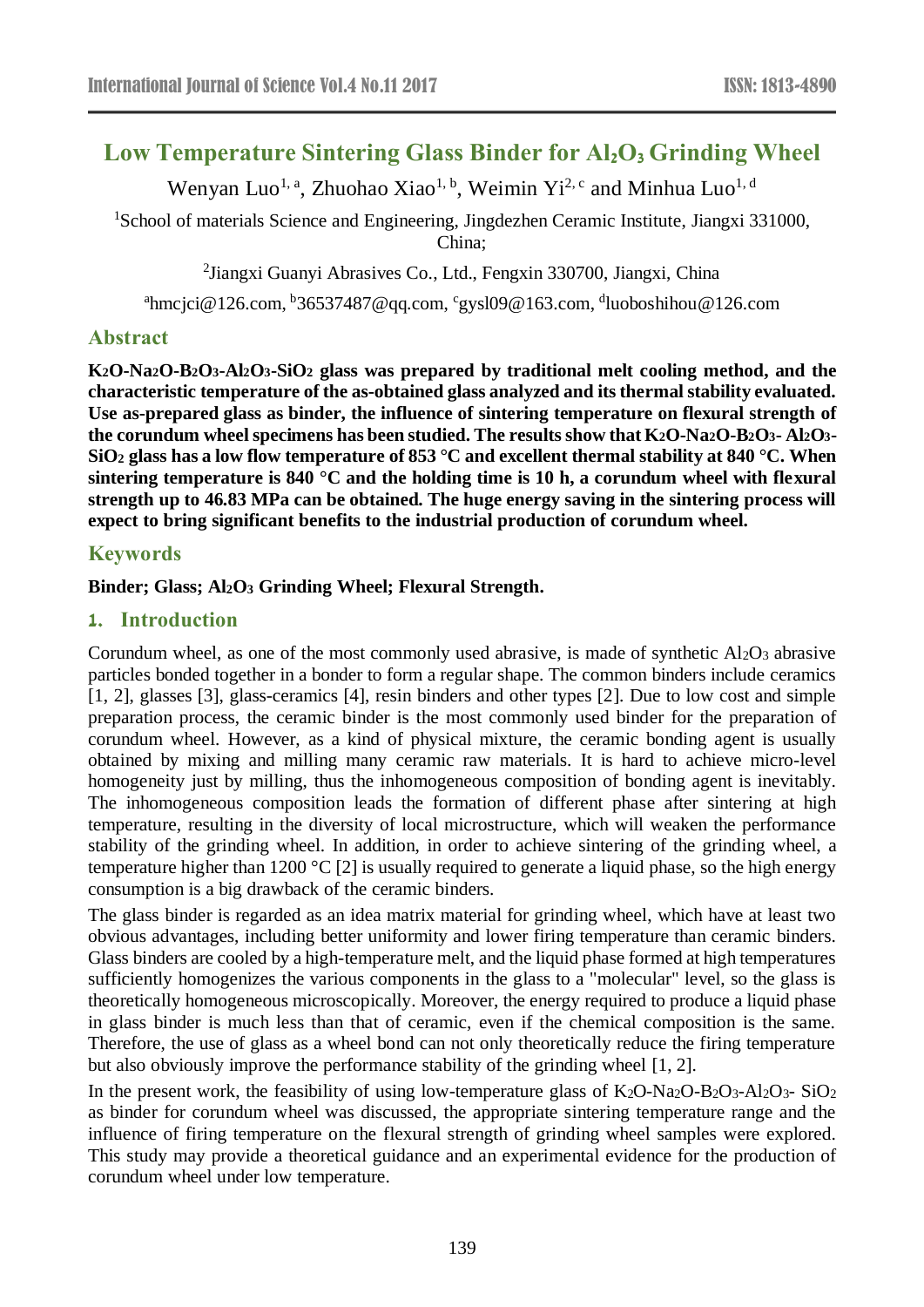## **2. Experimental procedure**

#### **2.1 Raw materials and sample preparation**

The  $K_2O-Na_2O-B_2O_3-Al_2O_3-SiO_2$  glass, with the chemical composition listed in Tab. 1, were melted from analytical grade  $K_2CO_3$ ,  $Na_2CO_3$ ,  $B_2O_3$ ,  $Al_2O_3$  and  $SiO_2$ . Batches of about 600 g were mixed well in alumina containers with a planetary type-grinding machine for 2 h without any mixing medium. The glass batch was melted in an alumina crucible at 1420 °C for 2.5 h in air atmosphere. Glass slag was obtained by pouring the homogeneous melt into water, and then the glass slag was further grinded into glass powder by electric grinder. The size of glass powder is controlled less than 40 um.

| Tao. I all chemical composition of the glass binder / wt /0 |                                                                                                                                           |                |    |              |      |  |  |            |  |  |  |  |
|-------------------------------------------------------------|-------------------------------------------------------------------------------------------------------------------------------------------|----------------|----|--------------|------|--|--|------------|--|--|--|--|
| SiO <sub>2</sub>                                            | $\text{Al}_2\text{O}_3$ $\text{Li}_2\text{O}$ $\text{B}_2\text{O}_3$ $\text{Na}_2\text{O}$ $\text{K}_2\text{O}$ $\text{MgO}$ $\text{ZnO}$ |                |    |              |      |  |  | <b>BaO</b> |  |  |  |  |
| 45                                                          |                                                                                                                                           | $\overline{3}$ | 12 | $\mathbf{H}$ | 11 2 |  |  |            |  |  |  |  |

Tab. 1 the chemical composition of the glass binder /wt %

#### **2.2 properties measurement of the glass binder**

In order to provide a temperature reference for the firing conditions of the glass-bonded grinding wheel, the high-temperature softening test is carried out with a column specimen in size of  $\Phi$ 3 mm  $\times$ 3 mm, which was made by pressing the glass powder into a mold. To evaluate the crystallization stability of the glass binder, XRD testing was performed on the glass specimens that has heat-treated at 900 °C for 10 hours.

#### **2.3 preparation of the grinding wheel sample and performance testing**

A mixture was mixed well with glass powder 50 g, yellow dextrin powder 1 g and water 20 ml. 200 g corundum abrasive with size of 200# was added into the mixture and continue to mix evenly, followed by pressure into rectangular specimens with size of 6 mm  $\times$  6 mm  $\times$  40 mm, the molding pressure was 20 MPa. The molded specimens were sintered at different temperature by a SiC electric furnace, the heated speed is set as 5 °C / min. The flexural strength of these sintered specimens were determined by an electronic universal testing machine (Model: WDW-100, Letry, China) with a span of 20 mm.

## **3. Results and discussion**

In order to obtain sufficient strength of the sintered abrasive, the molded body needs to be sintered at a high temperature to form a certain proportion of liquid phase, to achieve wetting and wrapping of the abrasive grains. This requires that the sintering temperature for abrasives should be reasonable. If the sintering temperature is too low, the binder cannot produce liquid phase, thus the bonding of abrasive particles cannot be achieved. On the other hand, if the sintering temperature is too high, the binder is prone to plastic flow at high temperatures, leading to the deformation and size instability during the sintering process [\[4,](#page-4-3) [5\]](#page-4-4). In order to obtain a suitable temperature for the grinding wheel firing, a characteristic temperature analysis of the binder is required. Fig. 1 is the projection of the column specimen molded from glass powder at different temperature. It can be seen that the binder sample has a deformation temperature of 722 °C, a hemisphere temperature of 784 °C and a flow temperature of 853 °C. This indicates that the sintering temperature higher than 853 °C is required to produce a liquid phase, to form a good combination with the abrasive particles.

The flexural strength of the abrasive specimens sintered at different temperature is list in Tab. 2. Two specimens are tested for every sintering temperature, and the average strength values are given in the Tab. 2. An obvious increase trend of flexural strength with the increase of sintering temperature can be observed in Tab. 2. Fig.2 shows the influence of sintering temperature on the flexural strength of prepared specimens. It can be seen from the Fig. 2 that there is a clear linear relationship between the sintering temperature and the strength of the abrasive specimens, suggesting that a higher sintering temperature is help to improve the strength of the abrasives. However, based on the characteristic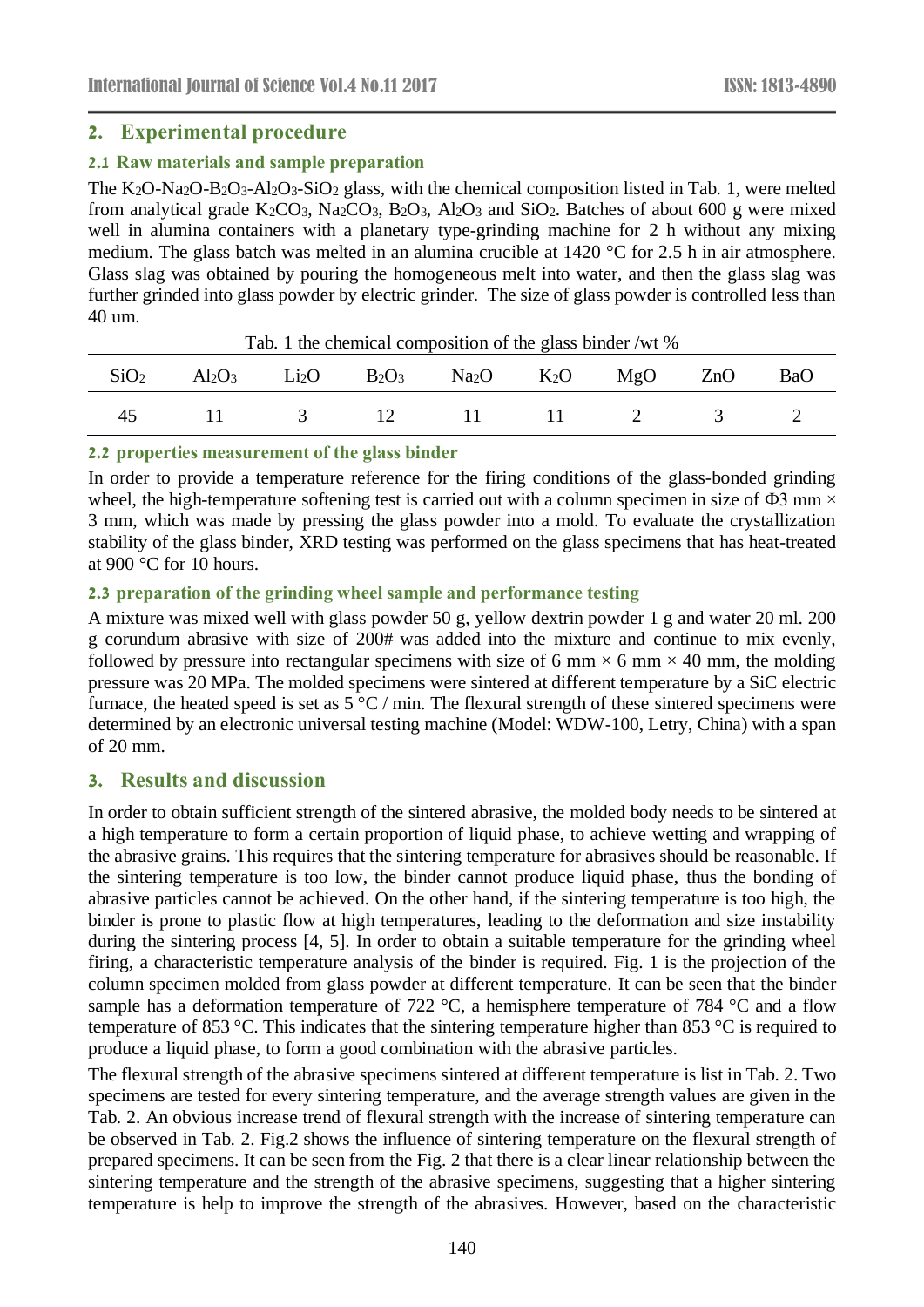temperature of the glass binder, possible deformations and dimensional changes will occur when the sintering temperature is higher than the flow temperature. Therefore, the most suitable sintering temperature is 840 °C and the hold time is 2 h.



Fig. 1 the character temperature of glass binder: (A) 25 °C; (B) 722 °C; (C) 784 °C; (D) 853 °C Tab. 2 Flexural strength of the abrasive specimens sintered at different temperature

| Temperature | Sample         | $\boldsymbol{\mathrm{F}}$ | d     | a     | $\boldsymbol{\mathrm{h}}$ | $\sigma$ | Average $\sigma$ |  |
|-------------|----------------|---------------------------|-------|-------|---------------------------|----------|------------------|--|
| C (X2h)     | No.            | /N                        | /mm   | /mm   | /mm                       | /Mpa     | /Mpa             |  |
|             | A1             | 582.35                    | 20.00 | 10.54 | 7.90                      | 26.56    |                  |  |
| 750         | A2             | 449.65                    | 20.00 | 10.50 | 7.90                      | 20.59    | 23.57            |  |
|             | A <sub>1</sub> | 787.25                    | 20.00 | 10.54 | 7.94                      | 35.54    |                  |  |
| 780         | A2             | 784.65                    | 20.00 | 10.62 | 8.16                      | 33.29    | 34.42            |  |
| 810         | A <sub>1</sub> | 971.05                    | 20.00 | 10.52 | 7.80                      | 45.52    | 40.80            |  |
|             | A2             | 763.40                    | 20.00 | 10.54 | 7.76                      | 36.08    |                  |  |
| 840         | A <sub>1</sub> | 1051.35                   | 20.00 | 10.52 | 8.32                      | 43.31    | 46.83            |  |
|             | A2             | 1125.40                   | 20.00 | 10.48 | 8.00                      | 50.34    |                  |  |
| 870         | A <sub>1</sub> | 1508.85                   | 20.00 | 10.48 | 9.00                      | 53.32    | 50.23            |  |
|             | A2             | 1260.40                   | 20.00 | 10.50 | 8.74                      | 47.14    |                  |  |
|             | A1             | 1313.05                   | 20.00 | 10.64 | 7.76                      | 61.48    |                  |  |
| 900         | A2             | 1480.10                   | 20.00 | 10.64 | 8.14                      | 62.98    | 62.23            |  |

According to thermodynamics, due to their energetic instability, glasses are potentially convertible to crystals under high temperature [\[6\]](#page-4-5). This phase transformation will inevitably lead to the microstructure change of the binder, resulting in a devastating effect on the stability of the abrasive performance [\[7\]](#page-4-6). In order to monitor the thermal stability of the glass binder, a long time heat treatment was carried out at 840 °C for 10 h. Then the XRD pattern of the specimen before and after heat-treating was obtained. Fig. 3 is the XRD patterns of glass binder (A) and the glass binder heattreating at 840 °C for 10 h (B). As to be expected, the glass powder for the binder of grinding wheel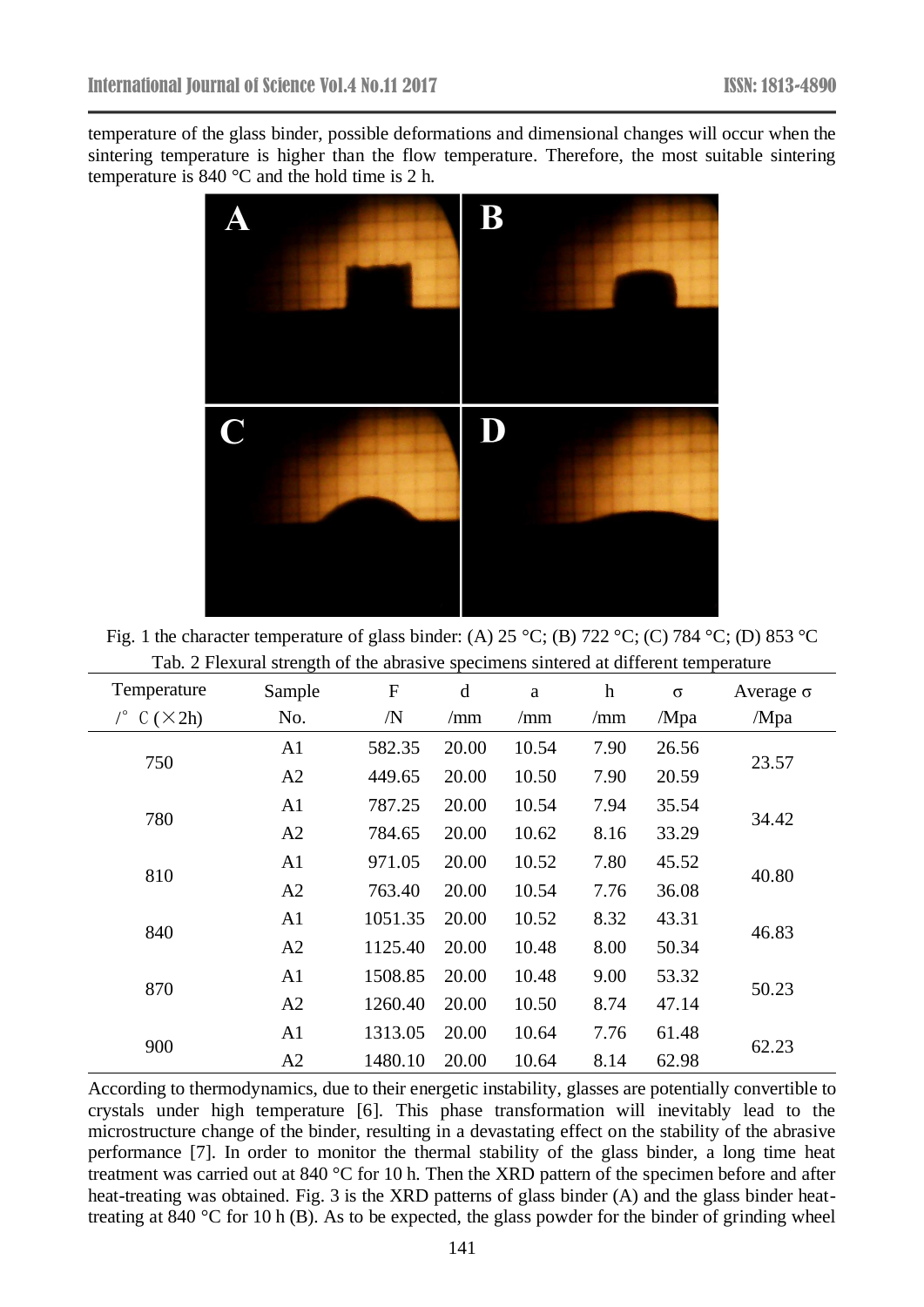has a broad peak, confirming its amorphous nature. It is worth nothing that the heat-treating specimen has a similar peak as the un-heated one, indicating the excellent thermal stability of the glass binder.



Fig. 2 the relationship between sintering temperature and flexural strength of specimens



Fig. 3 XRD patterns of glass binder (A) and the glass binder heat-treating at 840 °C for 10 h (B) The main kind of binder for current domestic production of corundum grinding wheel is ceramic binder. Their firing temperature is above 1200 °C and firing time is up to 60 h even more than 90 h. With China's increasingly stringent energy saving requirements, the high-energy consumption of production has been clearly inconsistent with the current actual requirements. In the present work, we develop a novel low temperature sintering glass binder for corundum wheel, and the sintering temperature is only 840 °C and the total sintering time is no more than 20 h. Obviously, The energy savings of this low temperature binder for the preparation of corundum wheel are significant. To further test the performance of low temperature glass binders, we prepared an experimental sample of corundum wheel (Fig.4A). The test results show that the performance of the grinding wheel has reached the same performance with high temperature sintering products. Fig. 4B shows the sintered batch grinding wheel product with low-temperature glass binder.